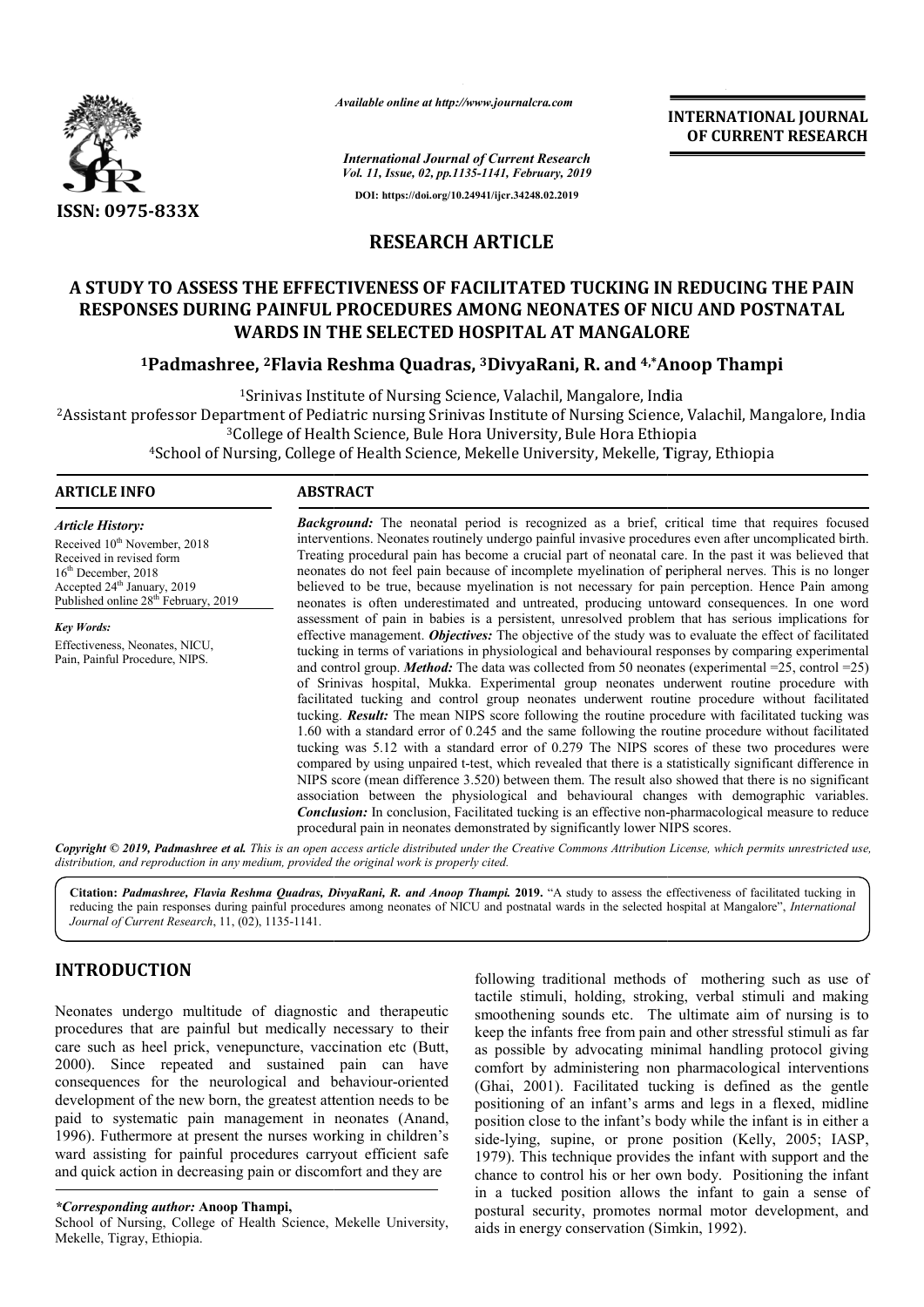Facilitated tucking aids an infant's ability to use his or her own self-regulatory skills, such as hands to mouth and grasping or holding, so the infant can better cope with minor pain and stress (Dyke, 1993). Facilitated Tucking improves the emotional security and reduces the pain perception. The nurse or care givers can effectively implement facilitative tucking for reduction of pain in any setting as it is a very simple technique. Facilitated Tucking is also one of the simplest non pharmacological and cost effective technique simulating the condition of being in uterus (Coriff, 1995).

*Need for the study:* Every year four million babies die in the first month of life and a quarter of these take place in India. A package of essential new born care practices exists, which has a proven impact on reducing mortality, and can be implemented in low resource settings. However, childbirth and the neonatal period are culturally important times, during which there is strong adherence to traditional practices (Available from www.karnatakademographicprofile.com). Neonates in the Neonatal Intensive Care and postnatal wards experience a multiple, painful, tissue-damaging procedures daily. Pain among neonates is often underestimated and untreated, producing untoward consequences. Premature infants experienced an average of twelve painful procedures per day of hospitalization. In adequate assessment of pain in babies is a persistent, unresolved problem that has serious implications for effective management (Coleman *et al*., 2002). A randomized cross over study was conducted in Finland, to examine the effectiveness of Facilitated Tucking by parents in pain management during ET tube or pharyngeal suctioning of pre-term neonates. With one of their parents 20 pre-term infants participated in the study. Convincing sampling method was used. Heart rate and oxygen saturation were recorded. The neonates calmed down more quickly after "Facilitated tucking by parents". Facilitated tucking was preferred by nineteen out of twenty Parents during suctioning, venepuncture, vaccination, Heel stick procedures, etc. compared to control care. The study concluded that facilitated tucking by parents is an effective and safe pain management method (Anna *et al*.,

Till today, there is lack of evidence available due to lesser number of trials, relatively small number of infants and questionable methodology in the area of implementation of non-pharmacological pain management, especially facilitated tucking. Hence more researches are needed determining the effectiveness of facilitated tucking in pain relief during painful procedures among neonates. This motivated the investigator to take up the study to find out the effect of facilitated tucking, which is a non-pharmacological pain intervention in reducing pain in neonates in NICU and postnatal ward.

## *Objectives of the study*

2006).

#### *The objectives of the study were to:*

- To assess the physiological and behavioral responses of neonates with facilitated tucking during painful procedure in experimental group.
- To assess the physiological and behavioural responses of neonates without facilitated tucking during painful procedure in control group.
- To evaluate the effect of facilitated tucking in terms of variations in physiological and behavioural responses by comparing experimental and control group.

 To find an association between physiological and behavioural responses in experimental group and selected demographic variables.

*Operational definitions:* An operational definition represents how the researcher plans to measure the study variable (Talbot, 1995).

*Effectiveness:* In this study, it refers to the response of facilitated tucking in reducing the level of pain during painful procedures as manifested by significant reduction in post-test pain of neonates as measured by Neonatal infant pain scale.

*Facilitated Tucking:* In this study, Facilitated tucking is defined as the gentle positioning of an infant's arms and legs in a flexed, midline position close to the infant's body while the infant is in either a side-lying, supine, or prone position (Kelly, 2005; IASP Subcommittee on Taxonomy, 1979).

Pain: Pain is defined as "an unpleasant sensory and emotional experience associated with actual or potential tissue damage or described in terms of such damage (Coriff, 1995; Sharon, 2005).

*Painful procedures:* It refers to a procedure requiring insertion of an instrument or device into the body through the skin or a body orifice for diagnosis or treatment of infants. In this study procedure includes intravenous, intramuscular, subcutaneous, intradermal injections and Heel stick procedures.

*Neonatal infant pain scale:* In this study neonatal infant pain scale (NIPS) is a behavioural assessment tool for measurement of pain in preterm and full term neonates (Lawrence, 1993).

*New born:* The present study new born refers to the one born between 37 weeks and 42 weeks of gestation irrespective of birth weight and within the age of 28 days.

# **MATERIALS AND METHODS**

The conceptual framework of the present study is based on General system theory of Bertalanffy, (1968). An evaluative approach is used in this study to assess the effectiveness of facilitated tucking in reducing the pain responses during painful procedures among neonate in NICU and postnatal wards. Non-randomized control group research design was used. Sample was selected by purposive sampling technique and was assigned to experimental and control group. Both groups were assessed prior to the procedure, during and after painful procedures by neonatal infant pain scale.

| Non-Randomized control group research design |                  |                  |  |  |  |  |
|----------------------------------------------|------------------|------------------|--|--|--|--|
| PRE-TEST                                     | <b>TREATMENT</b> | POST-TEST        |  |  |  |  |
| Ex0 <sub>1</sub>                             |                  | Ex0 <sub>2</sub> |  |  |  |  |
| Co0                                          |                  | Co0 <sub>2</sub> |  |  |  |  |

#### **Keys**

- O1 Pre-test in experimental and control group.
- X Facilitated tucking in experimental group.
- O2 Post-test in experimental and control group

*Setting of the study:* The present study was conducted at Srinivas hospital, mukka, Mangalore The institute is affiliated to Rajiv Gandhi University of Health Sciences, Bangalore, and Approved by Medical Council Of India, New Delhi.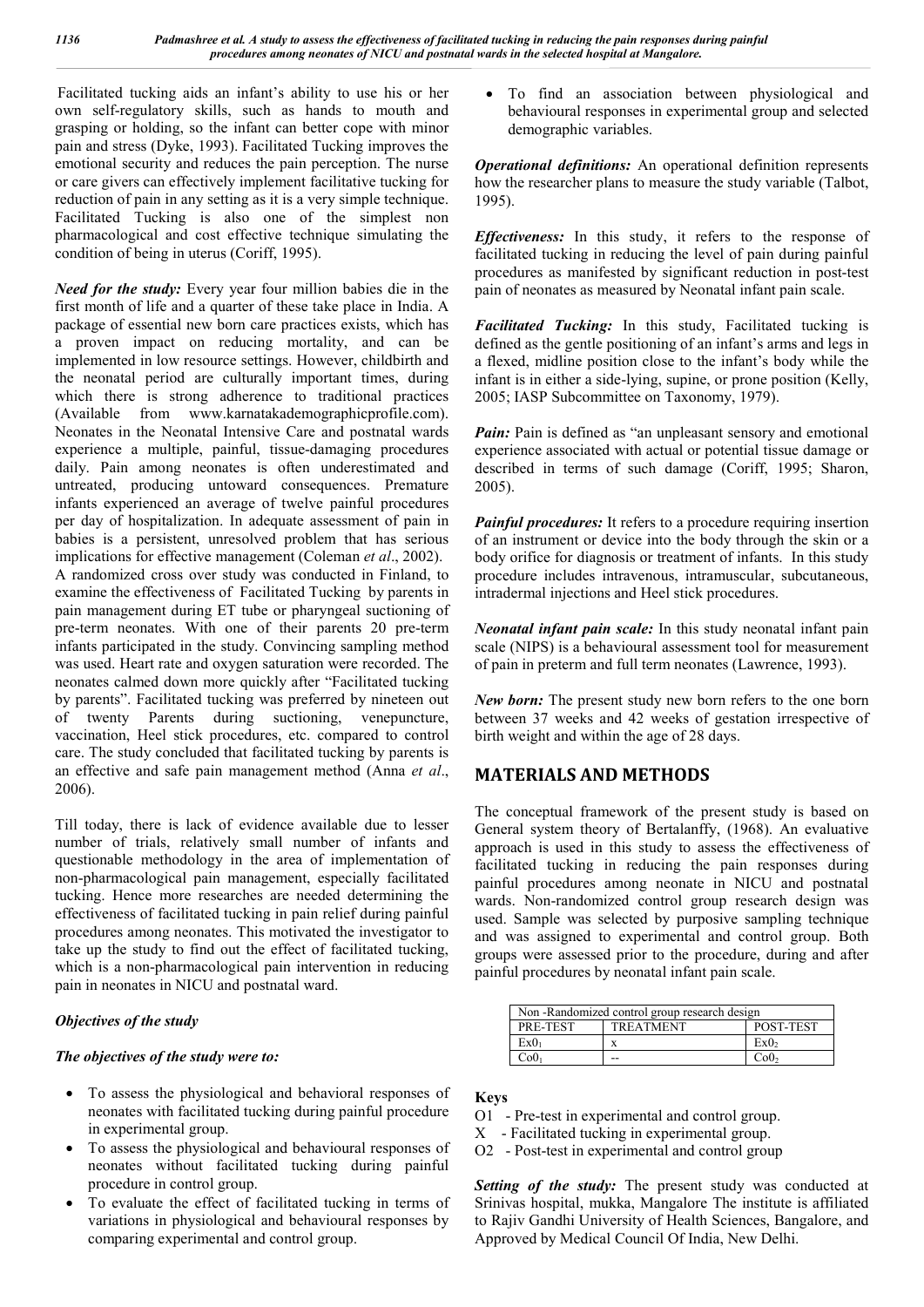*Population:* In the present study the population comprised of Neonates in the postnatal ward and NICU at Srinivas hospital, Mukka, Mangalore.

*Sample and sample size:* The present study was conducted among 40 (E=20, C=20) Neonates of postnatal ward and NICU at Srinivas hospital, Mukka, Mangalore**.**

*Sampling technique:* The sampling technique adopted for this study was purposive sampling. This method comprises the deliberate selection of sample units that conform to some predetermined criteria. This involves selection of cases which the investigator judge as the most appropriate ones for the study.

## *Selection criteria*

#### *Inclusion Criteria*

- Neonates in postnatal ward and NICU-
- Who are undergoing painful procedures
- Whose parents are willing to subject their neonate to Facilitated Tucking.
- Who do not receive paralytic, analgesic, or sedative medications within 48 hours

#### *Exclusion Criteria*

- With major congenital anomalies.
- Who had undergone surgical procedures
- Who are critically ill.

*Procedure for data collection:* Permission was obtained from the concerned authority and informed consent was taken from the parents of the neonates. Sample was selected by purposive sampling technique and was assigned to experimental and control group. Both groups were assessed prior to the procedure, during and after painful procedures by neonatal infant pain scale.

The data collection process was divided into two consecutive periods

- Baseline data collection
- Painful procedure

#### *Instrumentation*

- Pulse oximeter
- The Neonatal Infant Pain Scale (NIPS) is a behavioural assessment tool for measurement of pain in preterm and full term neonates.

## *Indicators in NIPS*

- Facial expression
- Cry
- Breathing pattern
- Movements of the arms
- Movements of the legs
- State of arousal
- NIPS Score  $=$  SUM (points for all 6 indicators)

*Interpretation:* Minimum score: **0** Maximum score: **7**  Higher the score the greater the pain behaviour.





## **RESULTS**

The study was aimed to assess the effectiveness of facilitated tucking in reducing the pain responses during painful procedures. The analysis and interpretation of the data of this study are based on the data collected through NIPS (neonatal infant pain scale) during routine painful procedures  $(n=40)$ . The results were computed using descriptive and inferential statistics based on the objectives of the study The study was aimed to assess the effectiveness of facilitated tucking in reducing the pain responses during painful procedures. The analysis and interpretation of the data of this study are based on the data collected th

**Description of Demographic Variables:** The data analysis was done by using SPSS (v 16) for windows. The descriptive statistics were calculated for all the basic characteristics, where the mean and SD of chronological age, gestational age, birth weight, and head circumference of experimental group were 3.40 (2.257) in days, 38.25(1.585) in weeks, 2725.00(365.088) in grams, and 33.70(1.081) in cms. And mean chronological age, gestational age, birth weight, and head circumference of control group were  $3.05(1.986)$  in days,  $38.15(2.059)$  in weeks,  $2857.50(424.969)$  in grams and  $33.55(1.317)$  in cms for control group respectively by using SPSS (v 16) for windows. The descriptive<br>tics were calculated for all the basic characteristics, where<br>nean and SD of chronological age, gestational age, birth<br>ht, and head circumference of experimental group wer

**Description of Categorical Variables:** Among the 20 infants in experimental group 11 were male and 9 were females; 15 infants had been delivered with cephalic presentation and 5 with breech presentation; and 20 were born as single; among 20 infants in control group 8were male and 12 were females; 16 infants had been delivered with cephalic presentation and 4 with breech presentation; and 20 were born as single.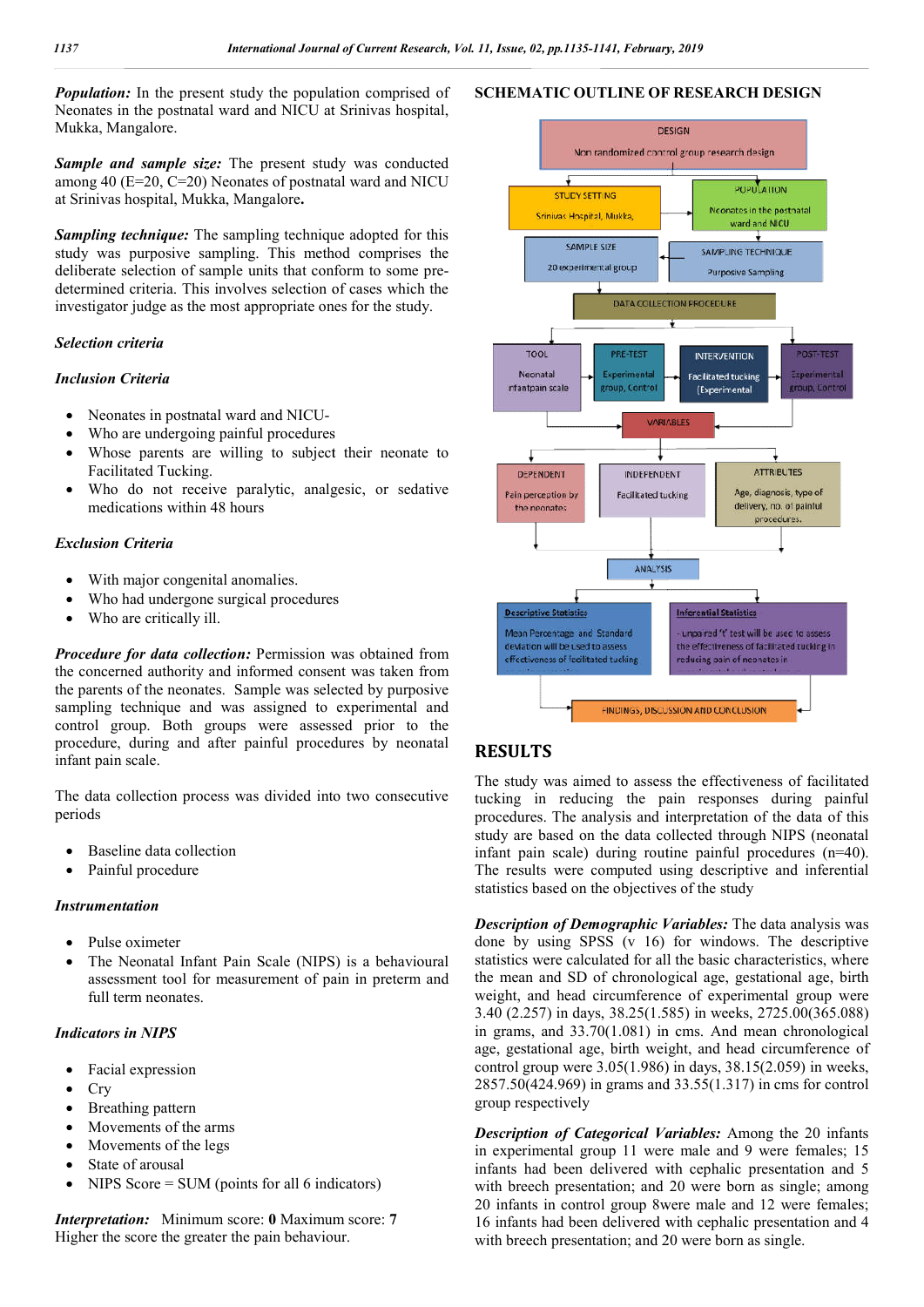

#### **Table 1. Summary of Basic Characteristics (Continuous Variables)**



#### Table 2. Frequency of Infants for change in the Oxygen Saturation from baseline (Physiological variables)

| Oxygen saturation        | Routine Procedure With Facilitated Tucking | Routine Procedure without Facilitated  |  |  |
|--------------------------|--------------------------------------------|----------------------------------------|--|--|
| minimum                  | $n$ (%)                                    | Tucking $n$ $\left(\frac{9}{6}\right)$ |  |  |
| $0\%$ - 2.4 % decrease   | 2(60)                                      | 5(25)                                  |  |  |
| $2.5\%$ - 4.9 % decrease | 6(30)                                      | 6(30)                                  |  |  |
| 5 % - 7.4 % decrease     | 1(5)                                       | 3(15)                                  |  |  |
| $>$ 7.5 % decrease       | 1(5)                                       | 6(30)                                  |  |  |



**Figure 2. Frequency of infants for change in the heart rate from baseline during routine procedure in experimental and control group**

|  |  | Table 3. Frequency of Infants for change in the Behavioral Variables from baseline based on NIPS |  |
|--|--|--------------------------------------------------------------------------------------------------|--|
|  |  |                                                                                                  |  |

| <b>Behavioral variables</b> | Routine procedure with facilitated tucking n (%) | Routine procedure without facilitated tucking n (%) |  |  |
|-----------------------------|--------------------------------------------------|-----------------------------------------------------|--|--|
| <b>Facial expression</b>    |                                                  |                                                     |  |  |
| Relaxed                     | 14(70)                                           | 4(20)                                               |  |  |
| Grimace                     | 6(30)                                            | 16(80)                                              |  |  |
| <b>Cry</b>                  |                                                  |                                                     |  |  |
| Relaxed                     | 6(30)                                            | 2(10)                                               |  |  |
| Whimper                     | 11(55)                                           | 10(50)                                              |  |  |
| Vigorous cry                | 3(15)                                            | 8(40)                                               |  |  |
| <b>Breathing pattern</b>    |                                                  |                                                     |  |  |
| Relaxed                     | 16(80)                                           | 5(25)                                               |  |  |
| Change in Breathing         | 4(20)                                            | 15(75)                                              |  |  |
| Arms                        |                                                  |                                                     |  |  |
| Restrained                  | 20(100)                                          | 2(10)                                               |  |  |
| Released                    | U                                                | 2(10)                                               |  |  |
| Flexed                      |                                                  | 8(40)                                               |  |  |
| Extended                    | 0                                                | 8(40)                                               |  |  |
| Legs                        |                                                  |                                                     |  |  |
| <b>Restrained Released</b>  | 20(100)                                          | 2(10)                                               |  |  |
| Flexed                      |                                                  | 1(5)                                                |  |  |
| Extended                    | 0                                                | 9(45)                                               |  |  |
|                             | 0                                                | 8(40)                                               |  |  |
| State of arousal            | 6(30)                                            | 3(15)                                               |  |  |
| Sleeping                    | 11(55)                                           | 5(25)                                               |  |  |
| Awake Fussy                 | 3(15)                                            | 12(60)                                              |  |  |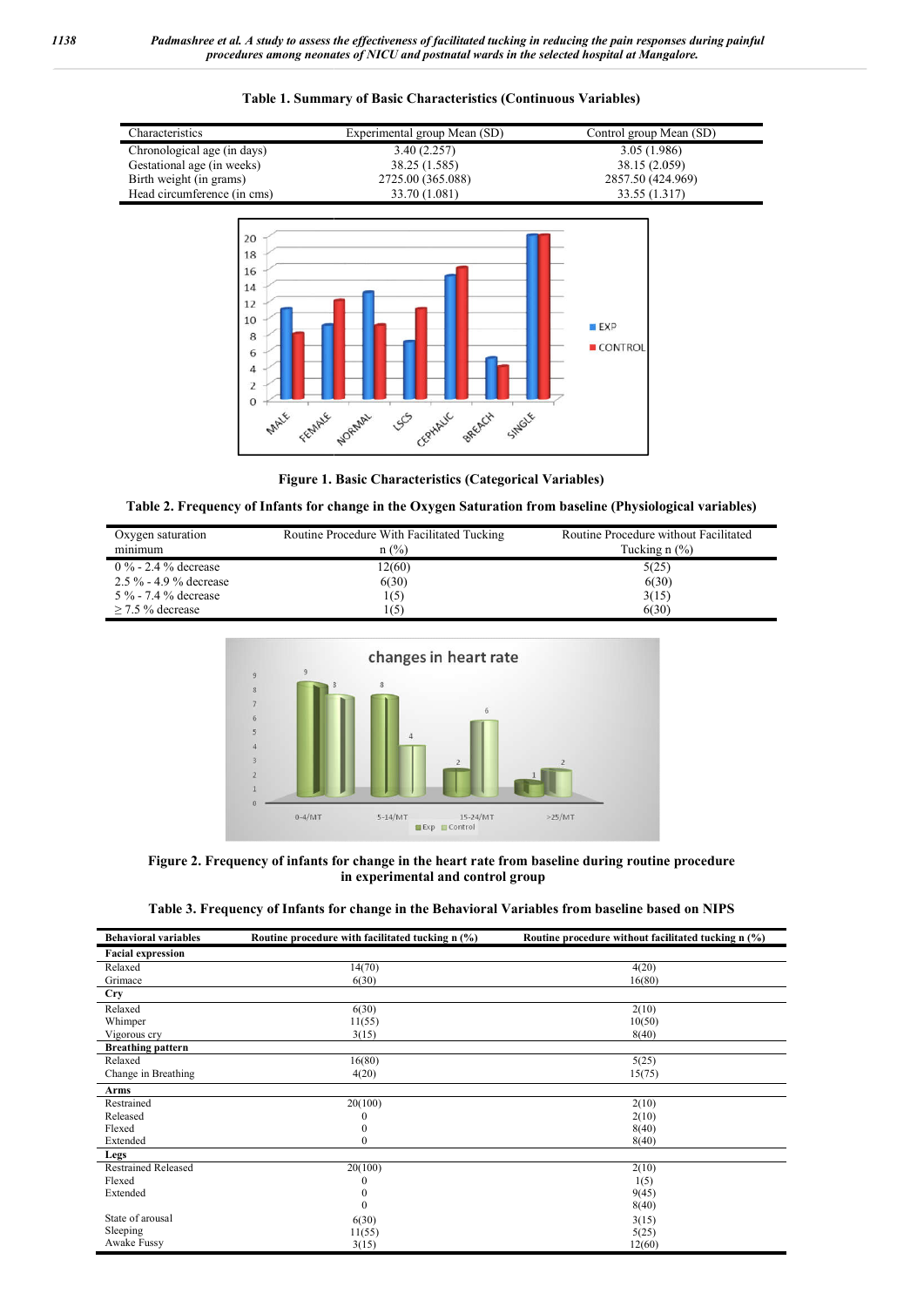

**Table 6. NIPS Score between Routine procedure with and without Facilitated Tucking**

| <b>Routine</b>                     | <b>NIPS</b> Score |      |                   | t Statistic | P Value el     |
|------------------------------------|-------------------|------|-------------------|-------------|----------------|
| Procedure                          | Mean              | SD   | <b>Std. Error</b> |             |                |
| <b>With Facilitated Tucking</b>    |                   | .191 | 0.266             | 8.736       | $0.000\degree$ |
| <b>Without Facilitated Tucking</b> | 5.10              | .373 | 0.307             |             |                |

NIPS: Neonatal Infant Pain scale; \* *P* Value significant at 0.05 level

| Routine             | NIPS Score |           |                    | Std. Error | t Statistic | P value      |
|---------------------|------------|-----------|--------------------|------------|-------------|--------------|
| Procedure           | Mean       | <b>SD</b> | Mean<br>difference |            |             | inference    |
|                     |            |           |                    |            |             |              |
| With Facilitated    | .60        | .225      |                    | 0.245      |             |              |
| Tucking             |            |           |                    |            | 9.485       |              |
| Without Facilitated | 5.12       | .394      | 3.52               | 0.279      |             | $P \le 0.05$ |
| Tucking             |            |           |                    |            |             |              |

 $N=50$  (n1 = 25, n2 = 25)

t<sub>48</sub>=2.0106\*P Value significant at 0.05 level NIPS: Neonatal Infant Pain scale;

*Evaluation of physiological variables in experimental and control group:* While analyzing the change in heart rate from baseline, 9 and 8 infants had  $0 - 4$  beats/min increase in heart rate following routine procedure with facilitated tucking and without facilitated tucking respectively; heart rate increase of 5 – 14 beats/min was observed in 8 infants following routine procedure with facilitated tucking and the same change was observed in 4 infants following routine procedure without facilitated tucking; 2 infant following routine procedure with facilitated tucking and 6 infants following routine procedure without facilitated tucking had heart rate increase of  $15 - 24$ beats/min; heart rate was increased  $\geq$  25 beats/min in one infant following routine procedure with facilitated tucking and in 2 infants following routine procedure without facilitated tucking. Oxygen saturation change from baseline was analyzed for all the infants, where 12 infants following routine procedure with facilitated tucking and 5 infants following routine procedure without facilitated tucking had 0% - 24% decrease in SaO2; SaO2 had decreased to  $2.5\%$  -  $4.9\%$  in 6 infants following routine procedure with facilitated tucking and 6 infants following routine procedure without facilitated tucking; a decrease of 5% - 7.4 % was observed in 1 infants following routine procedure with facilitated tucking and in 3 infants following routine procedure without facilitated tucking;  $\geq$  7.5 % decrease was found in 0 infants following routine s observed in 8 infants following routine<br>ilitated tucking and the same change was<br>ants following routine procedure without<br>2 infant following routine procedure with<br>and 6 infants following routine procedure<br>tucking had h **siological variables in experimental and** procedure with facilitated tucking and in 6 leanlyzing the change in heart rate from the rocedure without facilitated tucking in the fanta for the fact in the similar of **Behavio EXERCT SETTER INTEREF ACTES AND THE SET IN THE SET IN THE SET IN THE SET IN THE SET IN THE SET IN THE SET IN THE SET IN THE SET IN THE SET IN THE SET IN THE SET IN THE SET IN THE BATE IN THE SET IN THE SET IN THE SET IN T** 

routine procedure without facilitated tucking. procedure with facilitated tucking and in 6 infants following

#### *Evaluation of Behavioral Responses of Neonates in Experimental and Control Group Group*

*Based on NIPS:* Following routine procedure with facilitated tucking, the behavioral variable facial expression was relaxed for 14 neonates, grimace for 6 neonates, whereas in cry, there was no cry 6 neonates, whimper 11 neonates and vigorous cry in 3 neonates was observed and for the behavioral variable breathing pattern 16 neonates had relaxed and in 4 neonates there was change in breathing.. **Based on NIPS:** Following routine procedure with facilitated tucking, the behavioral variable facial expression was relaxed for 14 neonates, grimace for 6 neonates, whereas in cry, there was no cry 6 neonates, whimper 11

#### *Testing of hypotheses*

**Section A:** The mean pain score of neonates during invasive procedures will be significantly lesser in the group than the neonates in the control group. The mean NIPS score following the routine procedure with facilitated tucking was 1.55(1.191) with a standard error of 0.266 and the same was  $1.55(1.191)$  with a standard error of 0.266 and the same following the routine procedure without facilitated tucking was 5.10(1.373) with a standard error of 0.307 The NIPS scores of  $5.10(1.373)$  with a standard error of 0.307 The NIPS scores of these two procedures were compared by using unpaired t-test, which revealed that there is a statistically significant difference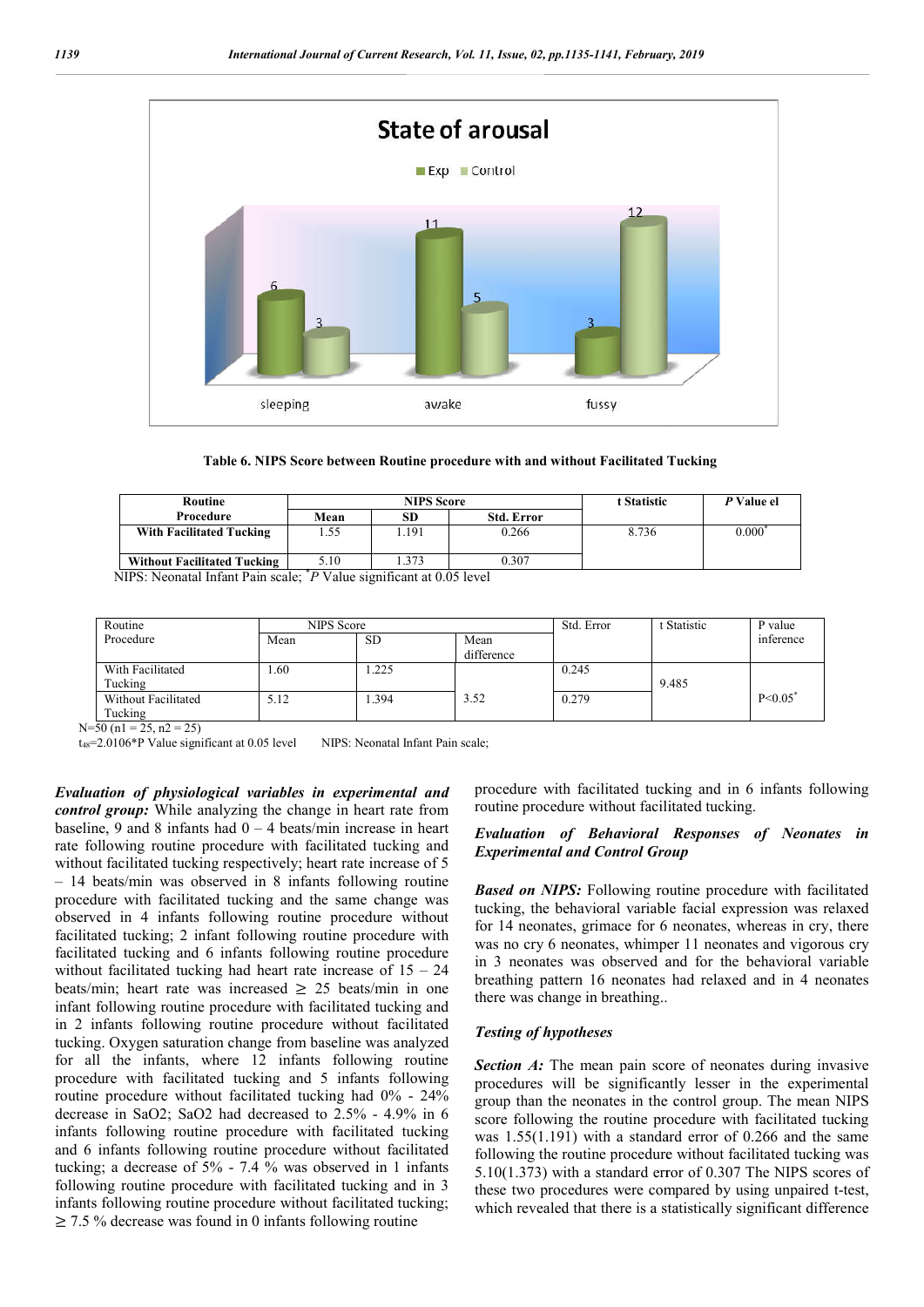in NIPS score (mean difference 3.55) between them at  $P < 0.05$ (Table 6, figure6.1 and figure 6.2 ) and t value of 8.736..

## *Effectiveness of facilitated tucking*

### *Significance of the difference between Routine procedure with and without Facilitated Tucking based on NIPS score:*

The mean NIPS score following the routine procedure with facilitated tucking was 1.60(1.225) with a standard error of 0.245 and the same following the routine procedure without facilitated tucking was 5.12(1.394) with a standard error of 0.279. The NIPS scores of these two procedures were compared by using unpaired t-test, which revealed that there is a statistically significant difference between the responses of neonates with facilitated tucking and without facilitated tucking with a mean difference of 3.520. The calculated t value (t=9.485) was greater than the table value  $(t_{48}=2.0106*)$  at 0.05 level of significance. Hence the null hypothesis  $H_{01}$  was rejected. Therefore it is concluded that Facilitated tucking is effective.

*Association between physiological and behavioral responses in experimental group and selected demographic variables:* Chi square test was used to find the association between physiological responses (heart rate, oxygen saturation) and behavioral responses (NIPS scores) with selected demographic variables Results indicated that there is no significance association between the physiological and behavioral responses and selected variables such as gestational age, chronological age, gender, type of delivery and presentation of baby at 0.05 level of significance.

# **DISCUSSION**

The use of non-pharmacological interventions in pain management has remained a wide area of interest for health care professionals involved in neonatal care. Environmental methods to reduce pain and distress include adequate preparation of parent, child, a calm non-threatening environment, anticipation of and planning for each individual child's expected distress, and training of staff in promoting coping behaviors in infants (American Academy of Pediatrics Task Force on Pain in infants, 2001; Kelly, 2005). Non pharmacological approaches to pain management in infants include cognitive behavioral approaches like usage of pacifier, swaddling, facilitated tucking, touch, distraction, and music therapy. Complementary therapies are massage, sucrose solution and aromatherapy (Sharon Hill, 2005; Stefan *et al*., 2007; Chen, 2000; Poltorak, 2006; Beider, 2007; Tsao, 2005). The ultimate aim of nursing is to keep the infants free from pain and other stressful stimuli as far as possible by advocating minimal handling protocol giving comfort by administering non pharmacological interventions. The research for this study was performed in a NICU and postnatal ward that provided a nurturing atmosphere to both the infants and their families. The environment of this NICU was very quiet, calm, and dim. The nurses carefully timed care activities to occur when the infants were awake or in a more alert state. During the infant's care, the nurse was mindful of the infant's state; paced care according to the infant's autonomic, motor, and state reactions; and used facilitated tucking during care activities. The results from this preliminary investigation indicate that by incorporating facilitated tucking into routine care events, the pain levels of infants are significantly reduced. Infants have a decreased ability to maintain physiological flexion during stressful events; therefore, they are unable to be in a position

that would aid them in self-comforting strategies. A facilitated tucked position allowed the infants in this study to better maintain stability in their autonomic, motor, and state systems, demonstrated by significantly lower NIPS scores. In this study the mean score of experimental group is less than the control group and there is a mean difference of 3.520 .the effectiveness was analyzed using unpaired t test which showed that the research hypothesis was accepted. Depicting that facilitated tucking helps in the reduction of pain during routine painful procedure. The present study also showed that there is no association between physiological and behavioral variables with demographic variables such as gestational age, chronological age, gender, type of delivery and presentation of babyat 0.05 level of significance.

## **Conclusion**

The results from this preliminary investigation indicate that by incorporating facilitated tucking into routine care events, the stress levels of infants are significantly reduced. Infants have a decreased ability to maintain physiological flexion during stressful events; therefore, they are unable to be in a position that would aid them in self-comforting strategies. A facilitated tucked position allowed the infants in this study to better maintain stability in their autonomic, motor, and state systems, demonstrated by significantly lower NIPS scores. This study shows that Facilitated tucking is an effective non pharmacological pain management measure during routine neonatal care. Neonates are the most in need for appropriate assessment and management of procedural pain. Nurses and other staff members in the NICU and postnatal wards have the opportunity to provide a less stressful and more nurturing environment for infants born preterm and full term. This involves reducing the negative stressors of the NICU and postnatal ward environment, through care that supports the infant to be as stable and well organized as possible. One means of reducing stress in infants is by incorporating a second caregiver to provide facilitated tucking during routine care events. A similar study can be conducted using a larger sample. A similar study can be conducted with the different demographic characteristics. A follow-up study may be conducted to determine the effectiveness of the facilitated tucking in reduction of pain in neonates.

#### *Implications of the study*

The findings of the study have following implications in the areas of nursing service, nursing education and nursing research.

*Implications of the present study in the nursing service:* Educational programs with effective teaching strategies will improve the knowledge of people. Nurses in their educative role must conduct educational programs among the mothers to improve their knowledge regarding facilitated tucking by parents during painful procedure. Once awareness is created in the society further step is easier. So the first step of creating awareness has to be done by the nurses through nursing practice**.**

*Implications of the present study in nursing education:* The nursing curriculum is concerned with the preparation of future nurses who will play a major role in the preventive and promotive aspect of maternal and child health. The learning experience of the students should be given more emphasis on